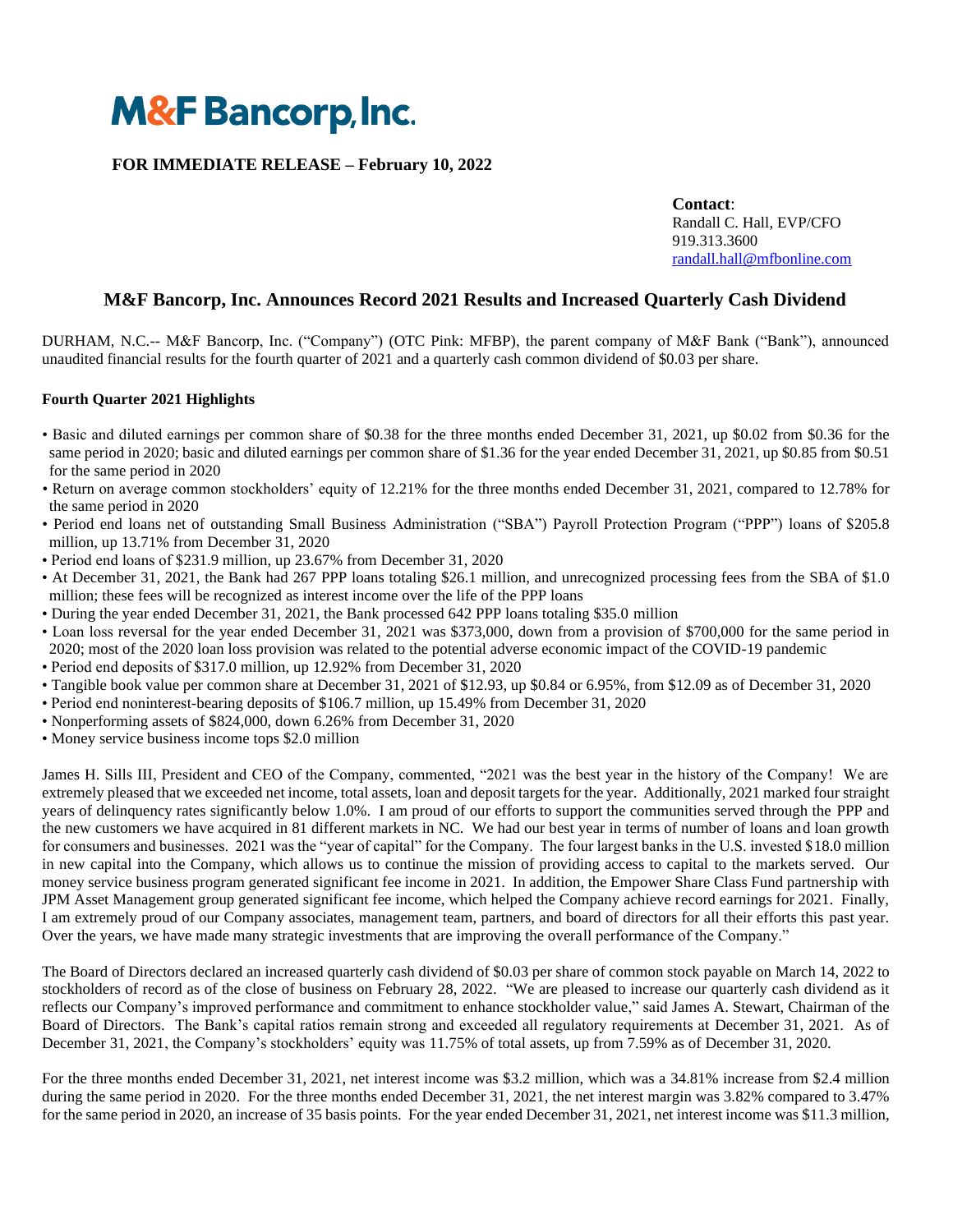compared to \$9.2 million during the same period in 2020, an increase of 23.04%. The net interest margin was 3.56% for the year ended December 31, 2021 compared to 3.50% for the same period in 2020, an increase of 6 basis points.

The Company recorded a reversal from loan losses of \$78,000 and \$280,000 for the three months ended December 31, 2021 and 2020, respectively. For the year ended December 31, 2021, the Company recorded a reversal from loan loss of \$373,000 compared with a provision for loan losses of \$700,000 for the same period in 2020. The allowance for loan losses as a percentage of total loans was 0.98% at December 31, 2021 compared to 1.43% at December 31, 2020. The allowance for loan losses as a percentage of total loans excluding PPP loans was 1.10% and 1.48% at December 31, 2021 and 2020, respectively. The increase in the allowance for loan losses in 2020 was largely the result of the Company increasing the qualitative factors in its allowance for loan loss model due to the deteriorating economic outlook related to COVID-19. Nonperforming assets represented 0.23% of total assets at December 31, 2021, compared to 0.28% at December 31, 2020.

Noninterest income totaled \$1.1 million for the three months ended December 31, 2021, compared with \$913,000 for the same period in 2020, an increase of \$178,000 or 19.50%. The largest contributors to the increase were money service business income, which increased to \$542,000, up \$ 84,000 or 18.34% over prior year, and commissions from the sales of financial products, which increased to \$85,000, up \$82,000 or 2,733.33% over the prior year.

Noninterest income totaled \$4.2 million for the year ended December 31, 2021, compared with \$3.2 million for the same period in 2020, an increase of \$967,000 or 30.12%. The largest contributors to the increase were money service business income, which increased to \$2.1 million, up \$985,000 or 90.62% over prior year, and commissions from the sales of financial products, which increased to \$240,000 or 2,300.00% over prior year.

Noninterest expense totaled \$3.3 million in the three months ended December 31, 2021, an increase of \$717,000, or 28.01%, from the same period in 2020. The most significant increases occurred in salaries and employee benefits, which increased to \$1.9 million, an increase of \$484,000 or 35.91%, due to increased staffing, costs of providing benefits along with amortization of previously deferred salaries associated with PPP loan originations, and net other real estate owned expenses, which increased \$88,000 or 101.15%.

Noninterest expense totaled \$12.2 million for the year ended December 31, 2021, compared with \$10.3 million for the same period in 2020, an increase of \$1.9 million or 18.26%. The most significant increases occurred in salaries and employee benefits, which increased to \$6.9 million, an increase of \$1.3 million or 24.15%, due to increased staffing, costs of providing benefits along with amortization of previously deferred salaries associated with PPP loan originations, money service business expenses, an increase of \$260,000 or 81.76%, due to increased activities, and information technology, which increased \$166,000 or 14.77% due to having used remaining technology contract credits during 2020, which were not available during the current period.

#### **About M&F Bancorp, Inc.**

M&F Bancorp, Inc., a bank holding company headquartered in Durham, NC, and is the parent company of M&F Bank. M&F Bank is a state-chartered commercial bank founded in 1907 and has operated continuously since 1908. Branches are located in Durham, Raleigh, Charlotte, Greensboro and Winston-Salem, NC.

**Banking Services** | ATM Usage Worldwide | Mobile Banking | Online Bill Pay | Remote and Mobile Deposit | Checking | Savings | Lending | Wealth Management

#### **Forward-looking Information**

This release contains certain forward-looking statements with respect to the financial condition, results of operations and business of the Company and the Bank. These forward-looking statements involve risks and uncertainties and are based on the beliefs and assumptions of management of the Company and the Bank and on the information available to management at the time that these disclosures were prepared. These statements can be identified by the use of words like "expect," "anticipate," "estimate" and "believe," variations of these words and other similar expressions. Readers should not place undue reliance on forward-looking statements as a number of important factors could cause actual results to differ materially from those in the forward-looking statements. Effects of COVID-19 may negatively impact significant estimates and exacerbate a vulnerability due of certain concentrations (e.g., business concentration in a market or geographical area severely affected by effects of COVID-19). Neither the Company nor the Bank undertakes an obligation to update any forward-looking statements. Source: M&F Bancorp, Inc.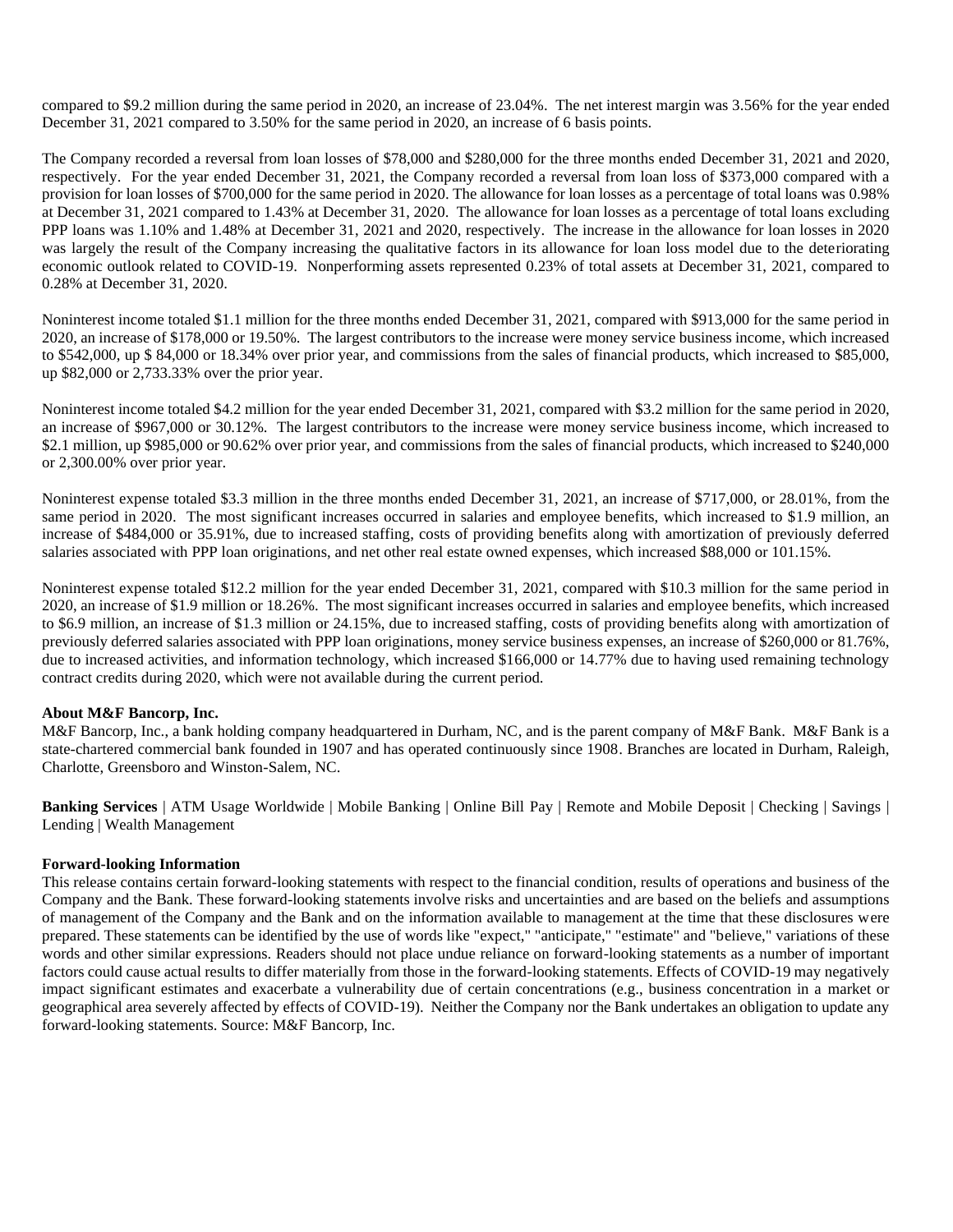# **CONSOLIDATED BALANCE SHEETS**

| (Dollars in thousands except for share)                                                                                                                         |                | December 31,<br>2021 | December 31,<br>2020 |         |  |
|-----------------------------------------------------------------------------------------------------------------------------------------------------------------|----------------|----------------------|----------------------|---------|--|
|                                                                                                                                                                 |                | (unaudited)          |                      |         |  |
| <b>ASSETS</b>                                                                                                                                                   |                |                      |                      |         |  |
| Cash and cash equivalents:                                                                                                                                      |                |                      |                      |         |  |
| Cash and due from banks                                                                                                                                         | \$             | 16,799               | \$                   | 20,297  |  |
| Interest-bearing cash                                                                                                                                           |                | 24,499               |                      | 23,680  |  |
| Total cash and cash equivalents                                                                                                                                 |                | 41,298               |                      | 43,977  |  |
| Interest-bearing time deposits                                                                                                                                  |                | 3,201                |                      | 4,189   |  |
| Investment securities available-for-sale, at fair value                                                                                                         |                | 72,326               |                      | 57,017  |  |
| Other invested assets                                                                                                                                           |                | 177                  |                      | 262     |  |
| Loans, net of unearned income and deferred fees                                                                                                                 |                | 231,908              |                      | 187,524 |  |
| Allowance for loan losses                                                                                                                                       |                | (2,272)              |                      | (2,673) |  |
| Loans, net                                                                                                                                                      |                | 229,636              |                      | 184,851 |  |
| Interest receivable                                                                                                                                             |                | 870                  |                      | 867     |  |
| Bank premises and equipment, net                                                                                                                                |                | 2,302                |                      | 2,589   |  |
| Cash surrender value of bank-owned life insurance                                                                                                               |                | 9,782                |                      | 9,508   |  |
| Deferred tax assets and taxes receivable, net                                                                                                                   |                | 2,149                |                      | 3,025   |  |
| Operating lease right-of-use asset                                                                                                                              |                | 946                  |                      | 1,116   |  |
| Other assets                                                                                                                                                    |                | 2,376                |                      | 1,665   |  |
| <b>TOTAL ASSETS</b>                                                                                                                                             | $\mathfrak{F}$ | 365,063              | \$                   | 309,066 |  |
| <b>LIABILITIES AND STOCKHOLDERS' EQUITY</b>                                                                                                                     |                |                      |                      |         |  |
| Deposits:                                                                                                                                                       |                |                      |                      |         |  |
| Interest-bearing deposits                                                                                                                                       | \$             | 210,363              | \$                   | 188,385 |  |
| Noninterest-bearing deposits                                                                                                                                    |                | 106,658              |                      | 92,356  |  |
| Total deposits                                                                                                                                                  |                | 317,021              |                      | 280,741 |  |
| Other borrowings                                                                                                                                                |                | 130                  |                      | 204     |  |
| Operating lease liabilities                                                                                                                                     |                | 985                  |                      | 1,148   |  |
| Other liabilities                                                                                                                                               |                | 4,025                |                      | 3,510   |  |
| <b>Total liabilities</b>                                                                                                                                        |                | 322,161              |                      | 285,603 |  |
|                                                                                                                                                                 |                |                      |                      |         |  |
| Stockholders' equity:                                                                                                                                           |                |                      |                      |         |  |
| Series C Junior Participating Preferred Stock- \$0.01 par value, 21,000 shares                                                                                  |                |                      |                      |         |  |
| authorized, no shares issued or outstanding                                                                                                                     |                |                      |                      |         |  |
|                                                                                                                                                                 |                |                      |                      |         |  |
| Series D Noncumulative Perpetual Preferred Stock-\$0.01 par value, 20,000 and 0                                                                                 |                |                      |                      |         |  |
| shares authorized at December 31, 2021 and 2020, respectively; 17,302 and no                                                                                    |                |                      |                      |         |  |
| shares issued and outstanding at December 31, 2021 and 2020, respectively                                                                                       |                | 17,302               |                      |         |  |
| Common stock, no par value, 10,000,000 shares authorized at December 31, 2021<br>and 2020; issued and outstanding: 1,979,975 and 1,940,375 at December 31, 2021 |                |                      |                      |         |  |
| and 2020, respectively                                                                                                                                          |                | 8,823                |                      | 8,614   |  |
| Retained earnings                                                                                                                                               |                | 18,910               |                      | 16,336  |  |
| Accumulated other comprehensive loss                                                                                                                            |                | (2,133)              |                      | (1,487) |  |
| Total stockholders' equity                                                                                                                                      |                | 42,902               |                      | 23,463  |  |
|                                                                                                                                                                 |                |                      |                      |         |  |
| TOTAL LIABILITIES AND STOCKHOLDERS' EQUITY                                                                                                                      | \$             | 365,063              | \$                   | 309,066 |  |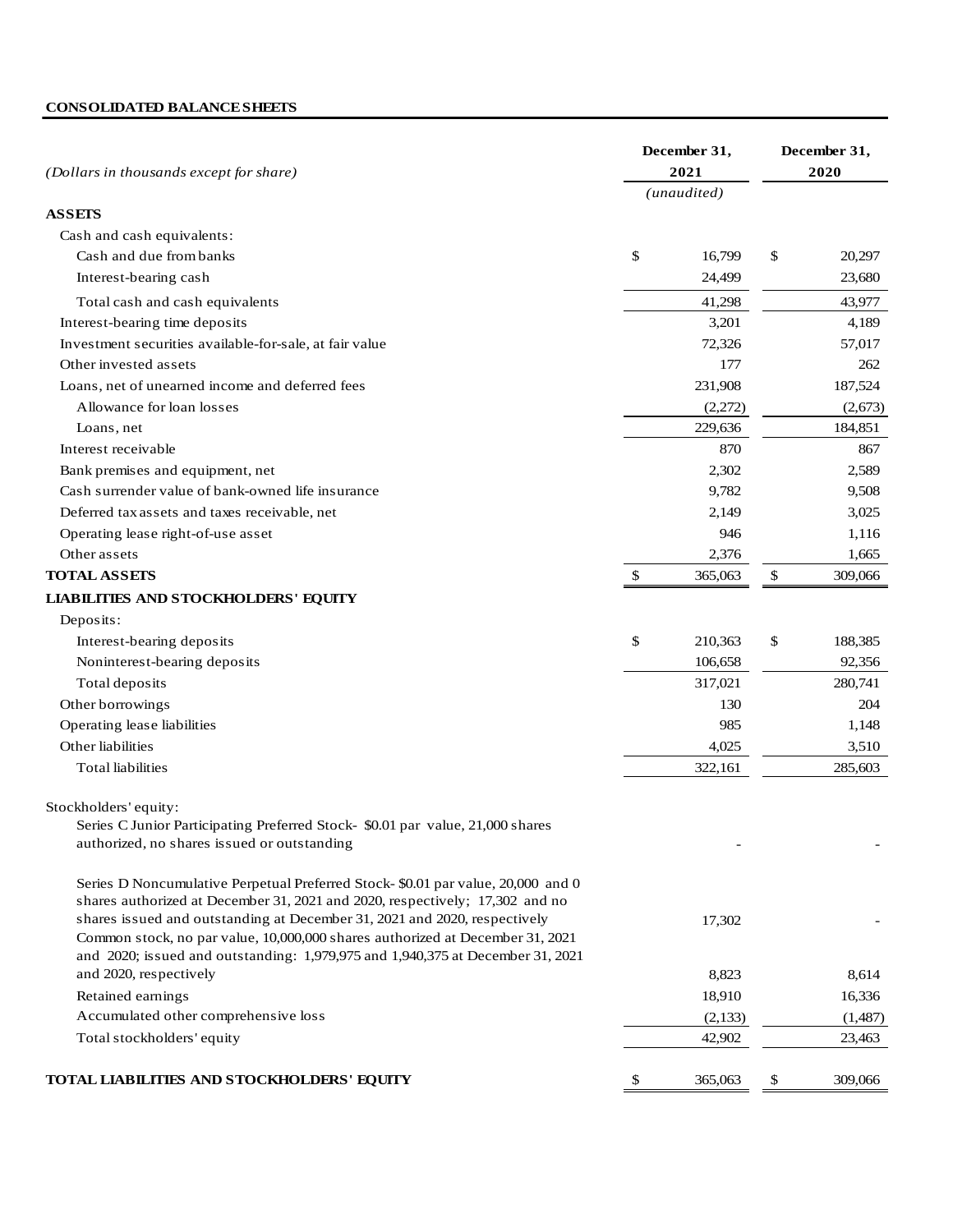## **CONSOLIDATED STATEMENTS OF OPERATIONS**

| (Dollars in thousands except for share and per share data)                             | For the Three Months Ended<br>December 31, |                          |    | For the Years Ended<br>December 31, |    |                |    |              |  |
|----------------------------------------------------------------------------------------|--------------------------------------------|--------------------------|----|-------------------------------------|----|----------------|----|--------------|--|
|                                                                                        |                                            | 2021                     |    | 2020                                |    | 2021           |    | 2020         |  |
|                                                                                        |                                            | (unaudited)              |    | (unaudited)                         |    | (unaudited)    |    |              |  |
| <b>Interest income:</b>                                                                |                                            |                          |    |                                     |    |                |    |              |  |
| Loans, including fees<br>Investment securities available-for-sale, including dividends | \$                                         | 2,996                    | \$ | 2,305                               | \$ | 10,748         | \$ | 9,242        |  |
| Taxable                                                                                |                                            | 205                      |    | 155                                 |    | 735            |    | 720          |  |
| Tax-exempt                                                                             |                                            | 10                       |    |                                     |    | 13             |    |              |  |
| Interest-bearing time deposits                                                         |                                            | 16                       |    | 23                                  |    | 74             |    | 96           |  |
| Other                                                                                  |                                            | 11                       |    | 7                                   |    | 47             |    | 72           |  |
|                                                                                        |                                            |                          |    |                                     |    |                |    |              |  |
| Total interest income                                                                  |                                            | 3,238                    |    | 2,490                               |    | 11,617         |    | 10,130       |  |
| Interest expense:                                                                      |                                            |                          |    |                                     |    |                |    |              |  |
| Deposits                                                                               |                                            | 66                       |    | 136                                 |    | 331            |    | 955          |  |
| Borrowings                                                                             |                                            | $\overline{\phantom{a}}$ |    | $\mathbf{1}$                        |    | 1              |    | 3            |  |
| Total interest expense                                                                 |                                            | 66                       |    | 137                                 |    | 332            |    | 958          |  |
| Net interest income                                                                    |                                            | 3,172                    |    | 2,353                               |    | 11,285         |    | 9,172        |  |
| Less provision for (reversal of) loan losses                                           |                                            | (78)                     |    | (280)                               |    | (373)          |    | 700          |  |
| Net interest income after provision for (reversal of) loan losses                      |                                            | 3,250                    |    | 2,633                               |    | 11,658         |    | 8,472        |  |
| <b>Noninterest income:</b>                                                             |                                            |                          |    |                                     |    |                |    |              |  |
| Service charges on deposit accounts                                                    |                                            | 198                      |    | 216                                 |    | 822            |    | 850          |  |
| Other service charges, commissions and fees                                            |                                            | 174                      |    | 138                                 |    | 642            |    | 472          |  |
| Money service business income                                                          |                                            | 542                      |    | 458                                 |    | 2,072          |    | 1,087        |  |
| Commissions from sales of financial products                                           |                                            | 85                       |    | 3                                   |    | 240            |    | 10           |  |
| Rental income                                                                          |                                            |                          |    | $\overline{2}$                      |    | $\overline{4}$ |    | 8            |  |
| Cash surrender value of life insurance                                                 |                                            | 70                       |    | 67                                  |    | 274            |    | 265          |  |
| Realized gain on sale of PPP loans                                                     |                                            |                          |    | ÷                                   |    |                |    | 186          |  |
| Net realized gains on sales of investment securities available-for-sale                |                                            |                          |    | 12                                  |    |                |    | 25           |  |
| Net realized loss on disposal of Bank premises and equipment                           |                                            |                          |    |                                     |    |                |    | (4)          |  |
| Gains on sales of repossessed assets                                                   |                                            |                          |    |                                     |    | 29             |    |              |  |
| Other income                                                                           |                                            | 22                       |    | 17                                  |    | 94             |    | 311          |  |
| Total noninterest income                                                               |                                            | 1,091                    |    | 913                                 |    | 4,177          |    | 3,210        |  |
| Noninterest expense:                                                                   |                                            |                          |    |                                     |    |                |    |              |  |
| Salaries and employee benefits                                                         |                                            | 1,832                    |    | 1,348                               |    | 6,863          |    | 5,528        |  |
| Occupancy and equipment                                                                |                                            | 346                      |    | 320                                 |    | 1,427          |    | 1,268        |  |
| Directors' fees                                                                        |                                            | 48                       |    | 37                                  |    | 153            |    | 140          |  |
| Money service business expenses                                                        |                                            | 158                      |    | 142                                 |    | 578            |    | 318          |  |
| Marketing                                                                              |                                            | 111                      |    | 102                                 |    | 264            |    | 293          |  |
| Professional fees                                                                      |                                            | 153                      |    | 99                                  |    | 663            |    | 578          |  |
| Information technology                                                                 |                                            | 343<br>18                |    | 333<br>36                           |    | 1,290<br>82    |    | 1,124<br>143 |  |
| FDIC deposit insurance<br>Other real estate owned expenses (income), net               |                                            | $\mathbf{1}$             |    | (87)                                |    | 1              |    | (86)         |  |
| Delivery expenses                                                                      |                                            | 34                       |    | 28                                  |    | 131            |    | 121          |  |
| <b>Interchange Expenses</b>                                                            |                                            | 84                       |    | 71                                  |    | 309            |    | 269          |  |
| Other                                                                                  |                                            | 149                      |    | 131                                 |    | 465            |    | 642          |  |
| Total noninterest expense                                                              |                                            | 3,277                    |    | 2,560                               |    | 12,226         |    | 10,338       |  |
| Income before income tax expense                                                       |                                            | 1,064                    |    | 986                                 |    | 3,609          |    | 1,344        |  |
| Income tax expense                                                                     |                                            | 277                      |    | 234                                 |    | 826            |    | 294          |  |
|                                                                                        |                                            |                          |    |                                     |    |                |    |              |  |
| Net income                                                                             |                                            | 787                      |    | 752                                 |    | 2,783          |    | 1,050        |  |
| Preferred stock dividends                                                              |                                            | (30)                     |    |                                     |    | (90)           |    |              |  |
| Net income available to common stockholders                                            | \$                                         | 757                      | \$ | 752                                 | \$ | 2,693          | \$ | 1,050        |  |
| Basic and diluted income per share of common stock:<br>Basic and Diluted               | \$                                         | 0.38                     | \$ | 0.36                                | \$ | 1.36           | \$ | 0.51         |  |
| Weighted average shares of common stock outstanding:<br>Basic and Diluted              |                                            | 1,979,975                |    | 2,094,060                           |    | 1,975,418      |    | 2,047,623    |  |